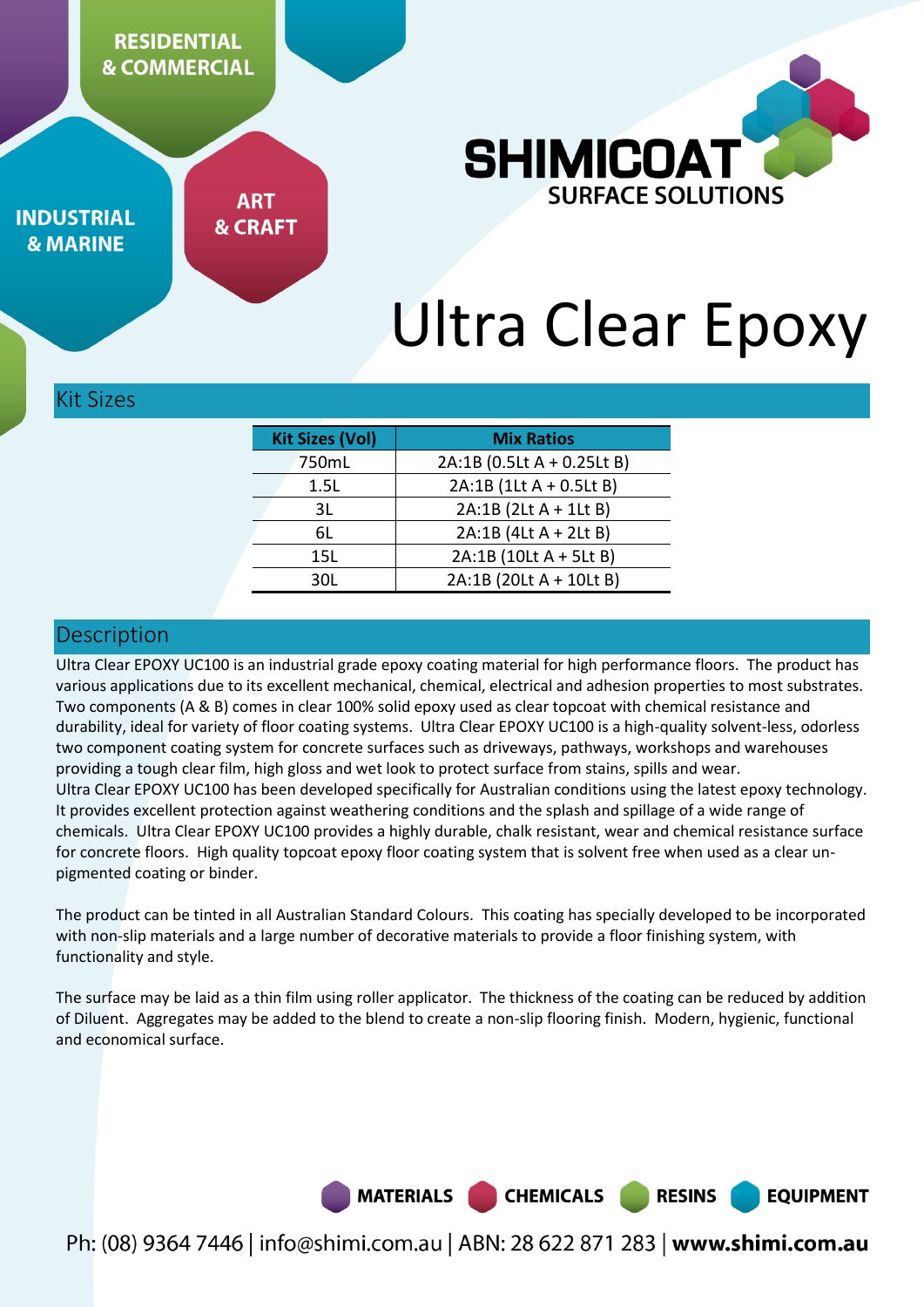

## Features

Ultra Clear EPOXY UC100 is supplied in two pack kit, Part A (Resin) and Part B (Curative or Hardener). Other parts such as pigment, flakes, decorative and non-slip materials can be supplied separately. Selected features of Ultra Clear EPOXY UC100:

- Modern, Hygiene, Functional and Economical.
- Heavy duty clear or pigmented coating for concrete and polished concrete floors.
- Highly resistant to chemical attack and pedestrian or vehicular traffic.
- Can be used in conjunction with graded aggregates to produce durable decorative floor finishes.
- Long lasting and easily maintained with good resistance to a wide range of domestic and commercial chemicals.
- Solvent free when used as a clear unpigmented coating or binder.
- Outstanding water resistance.
- Seamless, easy to clean and maintain.
- Suitable for Flake Flooring systems, see SHIMI FLAKE flooring system.
- Superior Chemical Resistant Finished surface
- Solvent Free (Unless you apply Diluent for thickness control)
- Engineered formulation for trafficable area with high mechanical strength
- DIY Friendly, easy to apply and curable over a wide range of temperature

**EQUIPMENT** 

- Available with a wide range of Flakes for decorative concrete
- Ideally compatible for Non-Slip Flooring System.

# Colour Chart

Clear & Transparent - Water Clear to Pale Amber.

#### Coverage

1L covers approximately 5sqm per coat, depend on the conditions of the surface. First coat usually consumes more and the second coat less. For PouOn application and metallic effects, 1L/sqm is recommended to achieve 1000micron thickness.

### Applications

Roller, Brush or Squeegee.

### Dry Time at 25°C

| <b>Pot Life</b>      | 45 minutes at 25°C                       |
|----------------------|------------------------------------------|
| <b>Tack Free</b>     | 2-3 hours                                |
| <b>Thin Film Set</b> | 8 Hours (Min, depending on temperature   |
|                      | and humidity)                            |
| Deep Cast Set        | 24 Hours (Min, depending on temperature  |
|                      | and humidity)                            |
| <b>Dry Cured</b>     | 12-16 hours – Foot Traffic (depending on |
|                      | temperature and humidity)                |
| <b>Fully Cured</b>   | 7 days (Vehicle Traffic)                 |
| <b>Re-Coat</b>       | Over night                               |

MATERIALS CHEMICALS RESINS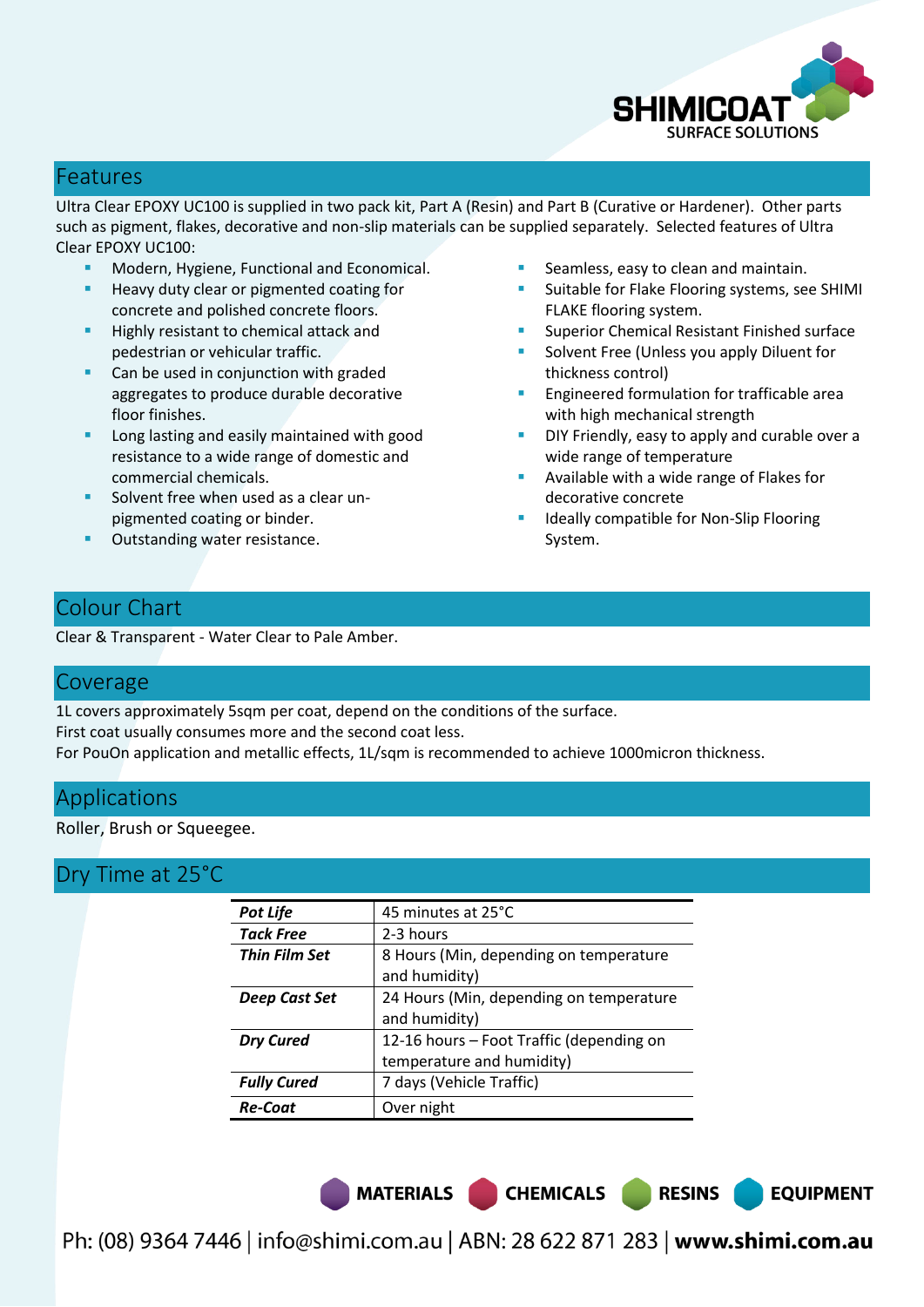

## Clean Up

Thinner & Diluent (Blend of Solvents).

#### Preparations

Clean and dry surface. Ensure surface to be coated is free of all dirt, grease, oil, paint, curing agents and other contaminants. Removal of Oil Contamination by degreaser and alkaline cleaning pressure wash Acid-wash to enhanced surface porosity and etch the surface. Ensure moisture free surface. Allow to completely dry, run Dry Test. Place a piece of plastic over a small area, tape the edges and leave for 1 hour. Remove plastic, if there is no moisture on either surface, concrete is sufficiently dry. Ideally, always consider surface grinding and removal of loose materials. Grinding is always advisable prior to application of all Shimicoat Epoxy products, to maximize adhesion. For further information, please refer to SHIMICOAT Instruction for "Surface Preparations"

## Specifications

Physical & Chemical properties of Ultra Clear EPOXY UC100:

| <b>Mix Ratios</b>                           | 2A:1B (Volume) or 2A:1B (Weight)                     |
|---------------------------------------------|------------------------------------------------------|
|                                             | For Example: 2Lt of A (2Kg) & 1Lt of B (1Kg)         |
| Pot Life @25°C                              | 45min                                                |
| <b>Colour of Blend</b>                      | Available in All Australian Standard AS 2700 Colours |
| <b>Specific Gravity (SG) of Blend</b>       | 1.4                                                  |
| Low Profile Coverage (Kg/sqm)               | Roller Application (200micron) - 0.2Kg of Blend per  |
|                                             | sqm                                                  |
| Maximum Temperature Surface Exposure (°C)   | 140                                                  |
| <b>Initial Cure Time (Hours)</b>            | 24Hours                                              |
| <b>Ultimate Cure Time (Days)</b>            | 7 Days                                               |
| <b>Compressive strength (ASTM D 695-85)</b> | 80-90                                                |
| Tensile strength (ASTM D 638-86)            | 50                                                   |
| Flexural strength (ASTM D 790-86)           | 80-90                                                |
| Hardness shore D (ASTM D2240-86)            | 81                                                   |
| <b>Abrasion Resistance (ASTM D4060-90)</b>  | 0.056 g/1000 cycle                                   |



Ph: (08) 9364 7446 | info@shimi.com.au | ABN: 28 622 871 283 | www.shimi.com.au

**RESINS** 

**EQUIPMENT**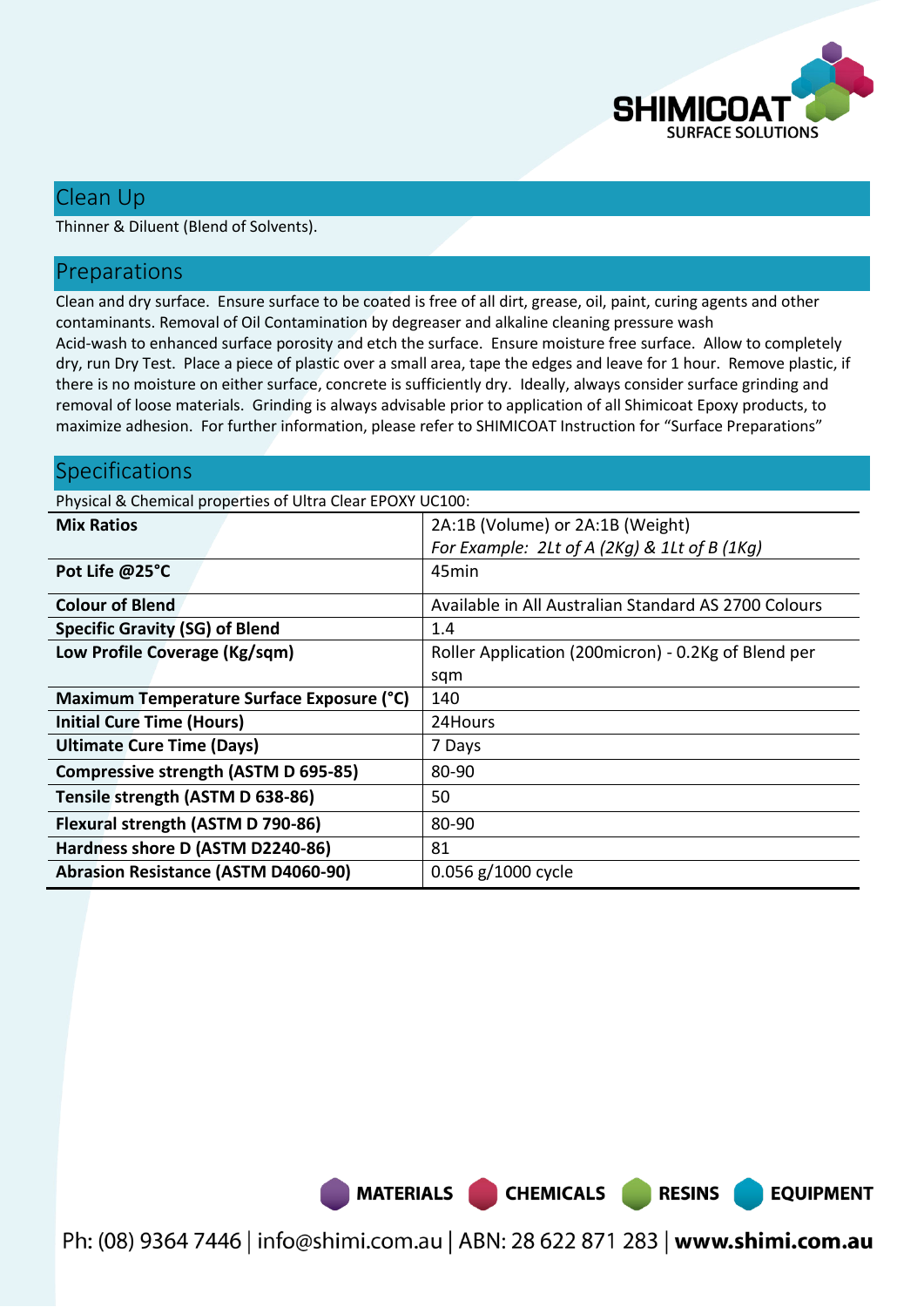

| Media                                                               | Reagent                      |                                                 | Rating         |  |
|---------------------------------------------------------------------|------------------------------|-------------------------------------------------|----------------|--|
|                                                                     | Hydrochloric Acid            |                                                 | B              |  |
|                                                                     | Sulphuric Acid               |                                                 | $\mathcal{C}$  |  |
| <b>Acids</b><br>Acetic Acid                                         |                              |                                                 | $\mathbf B$    |  |
|                                                                     | Nitric Acid (10% max)        |                                                 | $\overline{C}$ |  |
|                                                                     | Phosphoric Acid (25% max)    | B                                               |                |  |
|                                                                     | Sodium Hydroxide             |                                                 | B              |  |
|                                                                     | Ammonium Hydroxide           |                                                 | $\mathbf{A}$   |  |
| Alkalis                                                             | Potassium Hydroxide          |                                                 | B              |  |
|                                                                     |                              | Sodium Hypochlorite (Bleach)                    | $\mathbf{A}$   |  |
|                                                                     | Xylene                       |                                                 | $\mathbf{A}$   |  |
|                                                                     |                              | Methyl Ethyl Ketone (MEK)                       | $\overline{C}$ |  |
|                                                                     | Diesel<br>Ethanol<br>Acetone |                                                 | $\mathbf{A}$   |  |
|                                                                     |                              |                                                 | $\overline{A}$ |  |
| Solvents                                                            |                              |                                                 | B              |  |
|                                                                     | Kerosene                     |                                                 | A              |  |
|                                                                     | Petrol                       |                                                 | $\overline{A}$ |  |
|                                                                     | Wine & Beer                  |                                                 | А              |  |
| <b>Code</b>                                                         | <b>Resistance</b>            | <b>Description</b>                              |                |  |
| A                                                                   | Excellent                    | Suitable for Long term immersion                |                |  |
| B                                                                   | Good                         | Suitable for Short-term immersion (Max 3        |                |  |
|                                                                     |                              | days)                                           |                |  |
| C                                                                   | Caution                      | Very short contact time is OK, spill and splash |                |  |
| D                                                                   | Danger                       | Not Recommended                                 |                |  |
| Indicative reference only. Tested in laboratory conditions at 25°C. |                              |                                                 |                |  |

Specific resistance properties of Ultra Clear EPOXY UC100, in harsh chemicals:

Resistance properties of Ultra Clear Epoxy UC100:

| <b>Heat Resistant</b>   | $140^{\circ}$ C                                                                                     | <b>Alkalis</b>            | <b>Resist Short term</b><br>immersion in all<br>alkalis.                              |
|-------------------------|-----------------------------------------------------------------------------------------------------|---------------------------|---------------------------------------------------------------------------------------|
| <b>Weather Proofing</b> | All Epoxy Coatings<br>may yellow with<br>time. Weatherproof<br>top coat may be used<br>if required. | <b>Salts &amp; Brines</b> | Resist continuous or<br>long-term immersion<br>in all Salts & Brine<br>systems.       |
| <b>Solvents</b>         | <b>Resistant to most</b><br>hydrocarbon solvents<br>and alcohols.                                   | Water                     | Excellent resist to<br>continuous or long<br>term immersion in<br>fresh & Salt Water. |
| <b>Acids</b>            | Resist splash and<br>spills in all acids.                                                           | <b>Abrasion</b>           | Excellent when fully<br>cured (7 Days)                                                |

MATERIALS CHEMICALS RESINS

**EQUIPMENT**